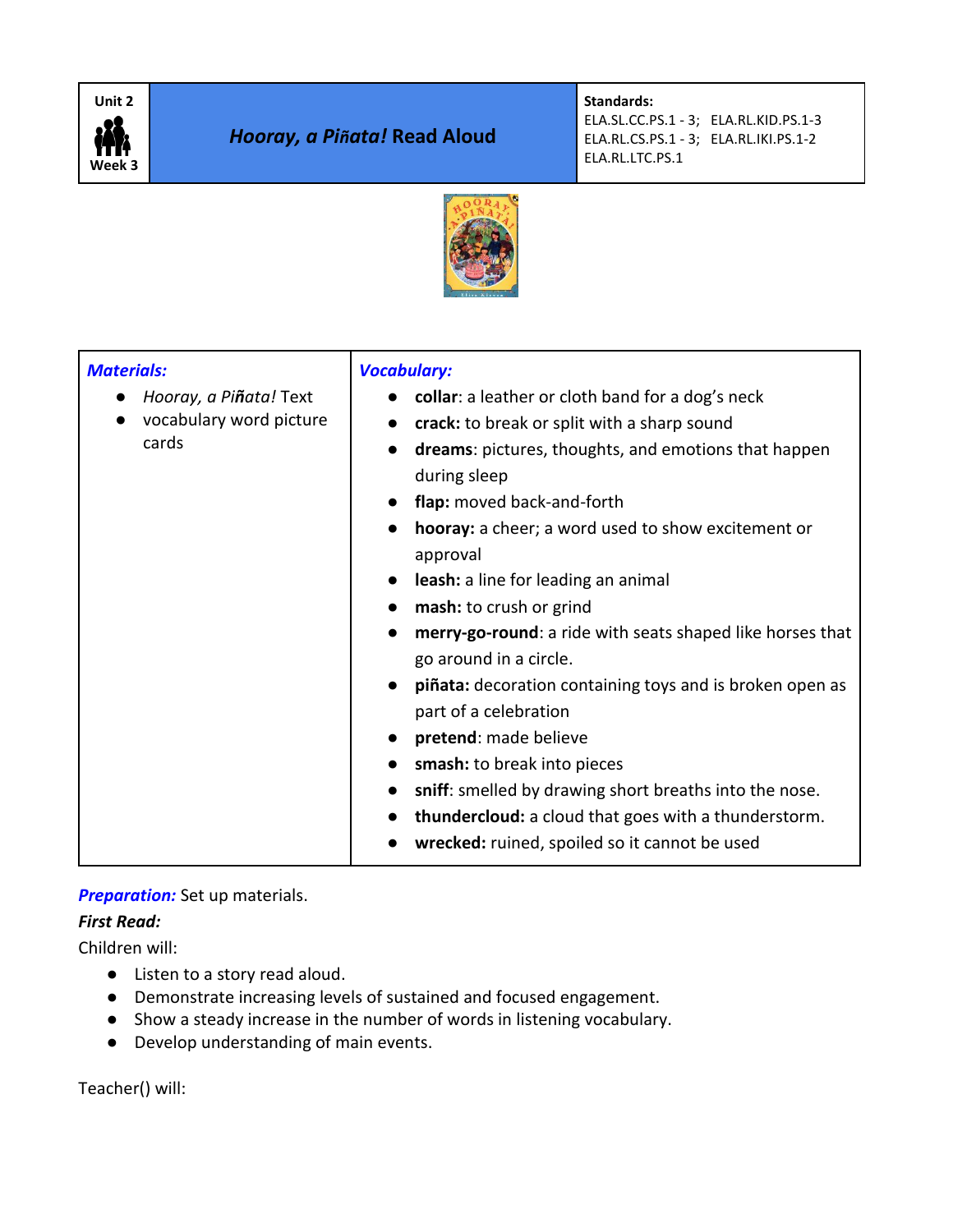- Read with expression.
- Select 5-10 vocabulary words and enhance them by: pointing to the picture, gesture, tone of voice or by inserting a short definition.
- Provide comprehension asides: comment during the story about the main character's emotional state, explain an illustration or a change in scene, or indicate what various characters do or do not know.
- Model analytical thinking when appropriate e.g. "I'm thinking…."

| "Today's book is a new one. The book's title is<br>Hooray, A Piñata! The author of this story is Elisa<br>Kleven. In addition to writing the words for the<br>story, Ms. Kleven also drew the pictures for the<br>story-created the illustrations."                           | Show cover, pointing to the title, author's, and<br>illustrator's names. Underline the title with a<br>finger, matching speech and print. |
|-------------------------------------------------------------------------------------------------------------------------------------------------------------------------------------------------------------------------------------------------------------------------------|-------------------------------------------------------------------------------------------------------------------------------------------|
| "Here is a little girl having a birthday party and<br>her name is Clara, and this boy is Samson, one of<br>her best friends. The <i>piñata</i> sitting on the table<br>is named Lucky."                                                                                       | Introduce the main characters; point to each<br>while naming them.                                                                        |
| "Clara bought the dog <i>piñata</i> for her party but<br>now she likes Lucky so much she doesn't want to<br>let everybody break him. But if Clara keeps<br>Lucky, she won't have a pinata at her party. Let's<br>read to find out how Samson helps her solve her<br>problem." | State the story problem.                                                                                                                  |
|                                                                                                                                                                                                                                                                               | p.1 Point to Clara and then Samson while<br>reading.                                                                                      |
| "A <i>piñata</i> is something children play with during<br>celebrations. It has a hard shell, and inside is<br>candy, or stickers, or toys. Children whack the<br>piñata with a stick until it cracks--breaks--open<br>and all the treats fall out."                          | p. 4 Comprehension Aside.                                                                                                                 |
|                                                                                                                                                                                                                                                                               | p. 6 Point to the thundercloud and dog piñatas<br>while reading.                                                                          |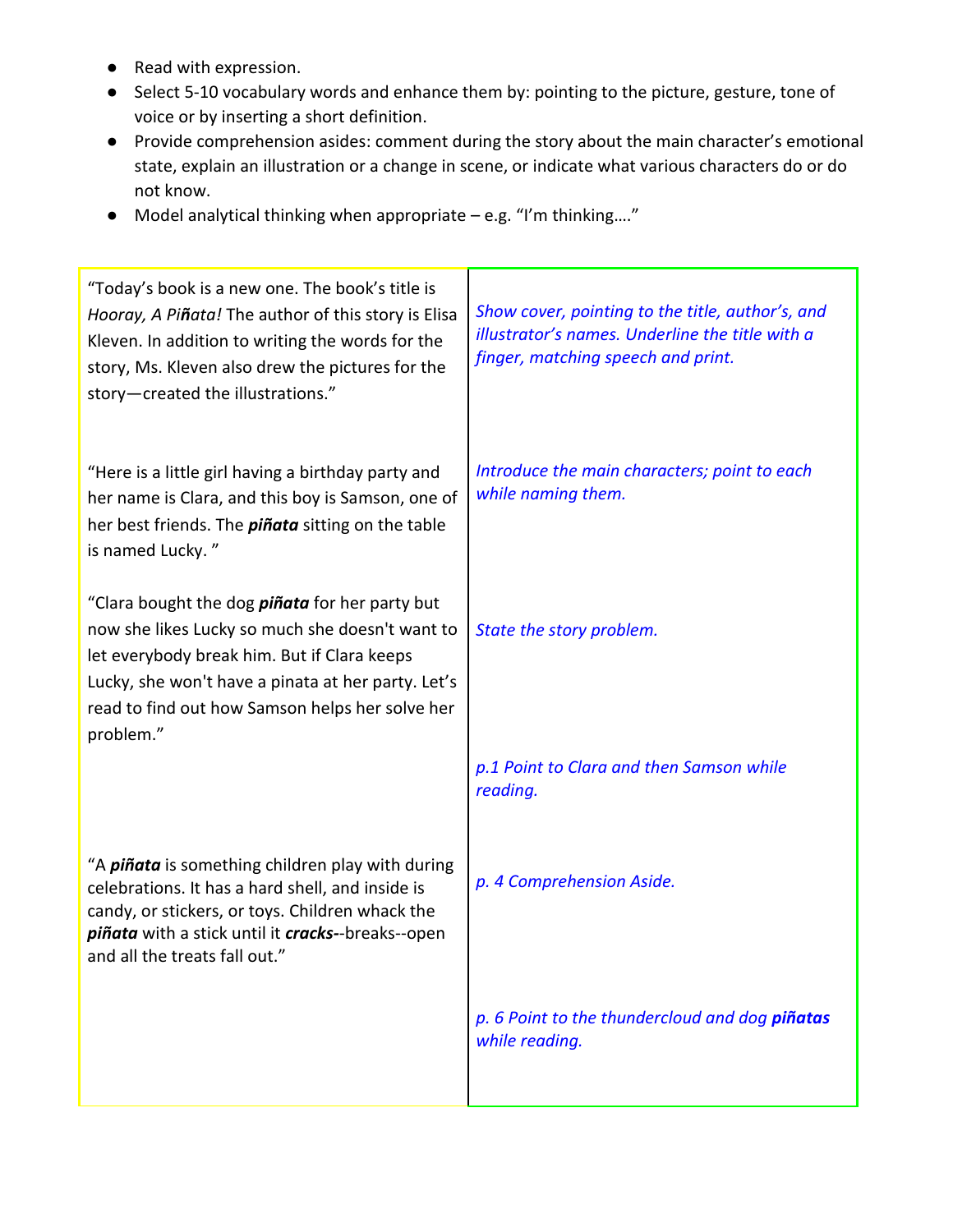| "Samson is worried that Lucky will get wrecked--<br>broken and ruined. He doesn't want Clara to feel<br>sad if something happens to Lucky."  | p. 8 Comprehension Aside.                                    |
|----------------------------------------------------------------------------------------------------------------------------------------------|--------------------------------------------------------------|
|                                                                                                                                              | p. 9 Point to the collar and leash on p.10 while<br>reading. |
|                                                                                                                                              | p. 12 Model sniffing & gesture flapping                      |
|                                                                                                                                              | p.13 Point to Grandma.                                       |
| "Clara takes Lucky on a <i>merry-go-round</i> ride<br>with seats shaped like horses."                                                        | p.14                                                         |
| "Dreams are images you see in your head when<br>you sleep. So Clara is asleep and this is an<br>illustration of what she is dreaming about." | pgs. 15-16 Comprehension aside                               |
|                                                                                                                                              | p. 23 Model scowled & glare.                                 |
|                                                                                                                                              | p. 24 Model whacking motion.                                 |

# *Discussion Questions(s):*

- How do we know that Clara really likes Lucky the dog piñata?
- Why is Lucky so important to Clara?
- Why do you think that Samson bought the piñata shaped like a thundercloud for Clara?

### *Second Read*

Children will:

- Recall some main events when asked
- Link characters' basic emotions to their actions
- Use their own experiences to understand characters' feelings and motivations
- Express the main idea of a story or other text in a way that shows increasing understanding

Teacher(s) will:

- Continue to define the vocabulary words from Story Reading 1 and include additional vocabulary that may need more verbal definitions.
- Explain feelings or thoughts of secondary characters.
- Deepen the comprehension of primary characters, story problem, etc.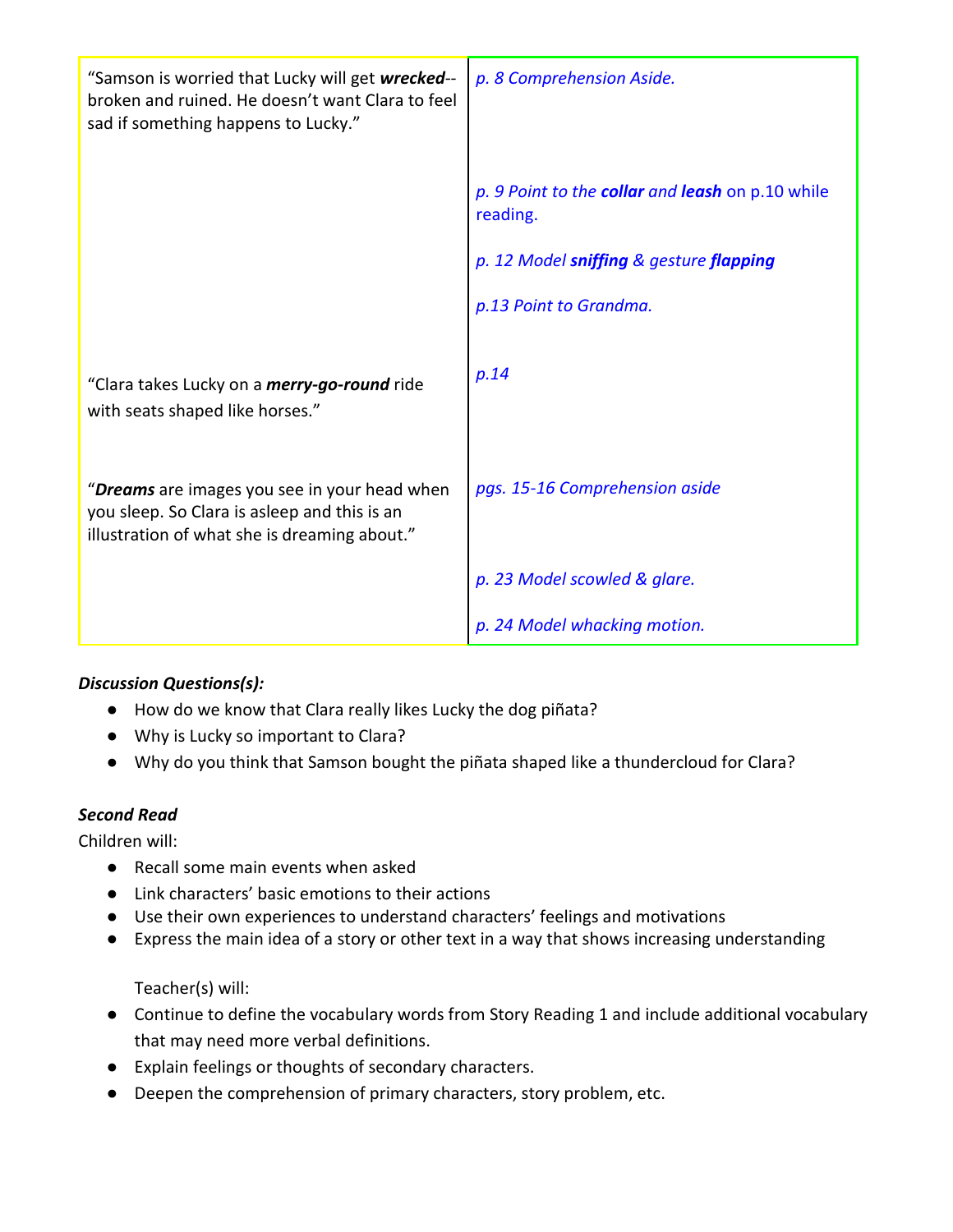● Model analytical thinking.

| "We read this book before and we remember<br>the title"                                                                                                                                                                                                                                               | Hold up the book, show the cover.<br>Take the reponses the children provide and read<br>and underline the title again. |
|-------------------------------------------------------------------------------------------------------------------------------------------------------------------------------------------------------------------------------------------------------------------------------------------------------|------------------------------------------------------------------------------------------------------------------------|
| "Clara bought a dog <i>piñata</i> to smash at her<br>birthday party. But Clara now likes Lucky the<br>piñata so much she does not want to fill him<br>with candy and break him at her party. So<br>remember her friend Samson helps her solve her<br>problem. We are going to read this story again." | Re-orient children to the book: turn to title page<br>illustration.                                                    |
| "Samson thinks the <i>piñata</i> shaped like a<br>thundercloud, a cloud that goes with a storm,<br>looks like a <i>monster</i> , a scary make-believe<br>creature."                                                                                                                                   | pgs. 5-6                                                                                                               |
| "Samson is still concerned about Lucky getting<br>wrecked--ruined or broken."                                                                                                                                                                                                                         | p. 8                                                                                                                   |
| "Clara is <i>pretending</i> , using make-believe with<br>her pinata Lucky. Lucky is made of paper but she<br>is <i>pretending</i> he is a real dog who needs food, a<br>collar and a leash."                                                                                                          | pgs. 9-10 Comprehension Aside.                                                                                         |
| "I think Samson is worried that something will<br>happen to Lucky before the party."<br>" Lucky's ears <i>flapped</i> when Clara put his head<br>out the car window because the wind was<br>blowing."                                                                                                 | p. 11 Point to Samson's expression.<br>p. 12 Model flapping.                                                           |
| "Clara feels like they are flying because the<br>merry-go-round is spinning quickly. I can see the<br>wind blowing Clara's hair and making Lucky's<br>ears <i>flap</i> ."                                                                                                                             | p. 14 Gesture spinning.                                                                                                |
|                                                                                                                                                                                                                                                                                                       |                                                                                                                        |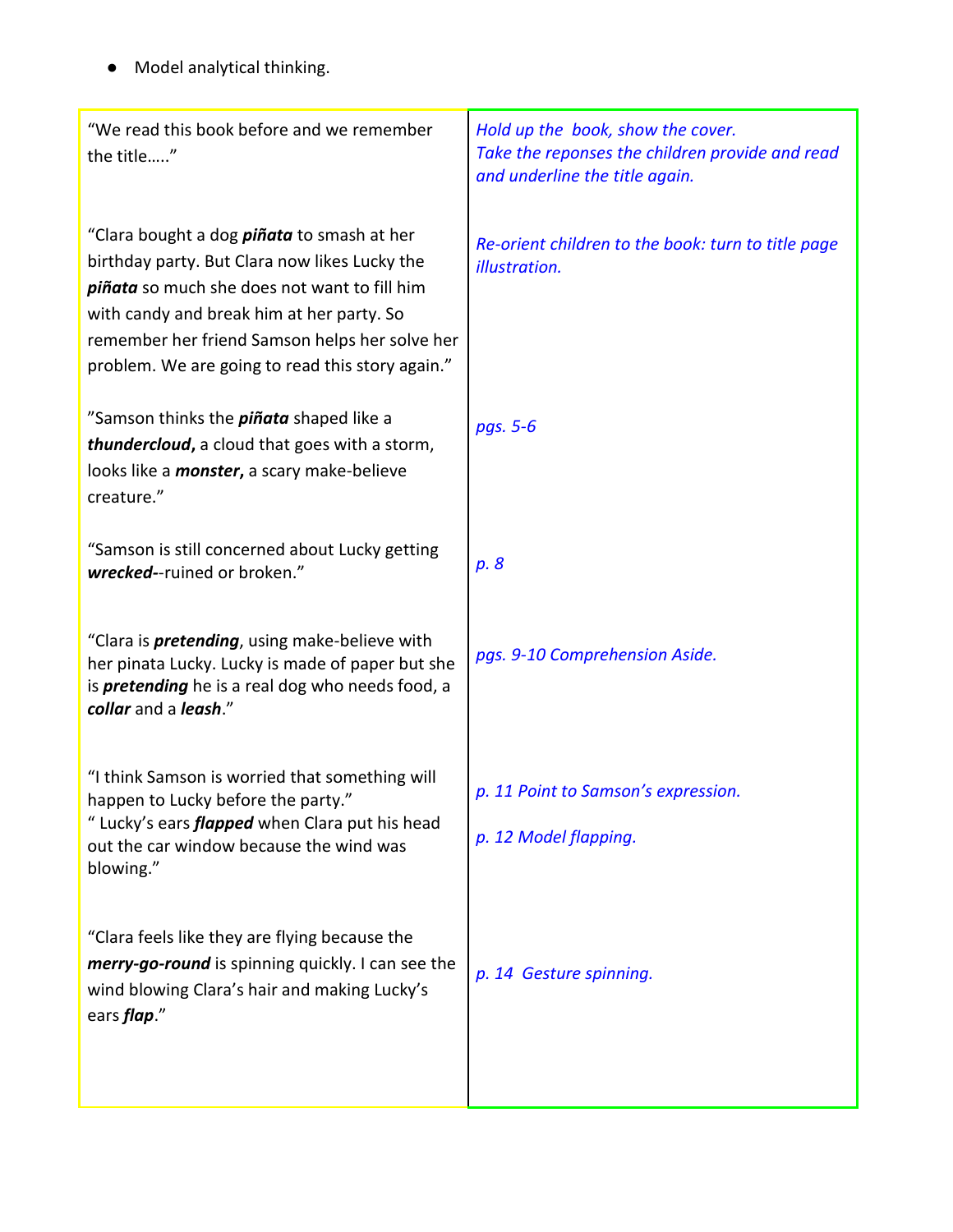| "Clara knows that Lucky is not a real dog and<br>cannot have a bath because he is made of<br>paper."                                                                                                                          | p. 13 Comprehension Aside.    |
|-------------------------------------------------------------------------------------------------------------------------------------------------------------------------------------------------------------------------------|-------------------------------|
| Clara is sleeping and dreaming about her friend<br>Samson, her mother, father, grandma and<br>piñatas."                                                                                                                       | p. 15-16 Comprehension Aside. |
| "Clara is feeling sad because she does not want<br>to smash her piñata Lucky at her birthday party.<br>She wants to keep Lucky for her <i>pretend</i> pet<br>instead because she cannot have a real dog or<br>cat for a pet." | p. 19-20 Comprehension Aside. |
| "Samson wants to help his friend. He knows that<br>Clara doesn't want to <b>wreck</b> Lucky but that she<br>really wants a <i>piñata</i> her birthday party."                                                                 | pgs. 21-22                    |

### *Discussion Questions(s):*

- How was Samson a good friend to Clara? How was that similar to or different from how Peter was a good friend to Amy?
- How are you a good friend?
- How do you spend time with your friends?

# *Third Read:*

Children will:

- Reconstruct parts of the story
- Practice saying and using story-related vocabulary words
- Recall main events and characters in the story when prompted

### Teacher(s) will:

- Jointly reconstruct the story with children.
- Expand, clarify or add more information to children's responses.
- Address misunderstandings.
- Define words as necessary.
- Deepen comprehension asides.
- Model analytical thinking.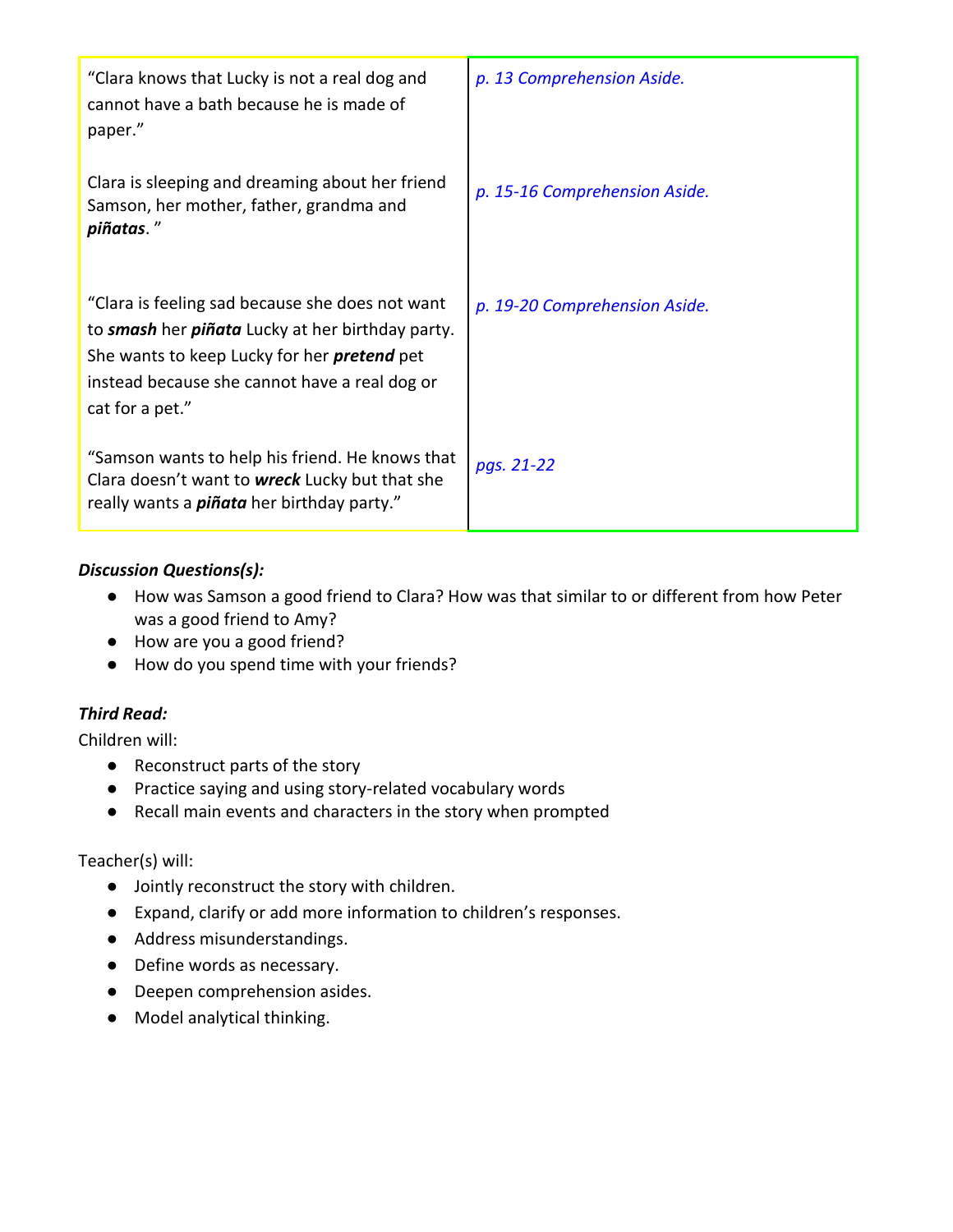| "We have read this book twice and today we are<br>going to talk about and tell the story together."     | Hold up the book and show the cover. Underline<br>and read the title. Comments will be mostly in<br>response to what children say. |
|---------------------------------------------------------------------------------------------------------|------------------------------------------------------------------------------------------------------------------------------------|
|                                                                                                         | Use phrases such as "We remember" or "What<br>is happening here?" while pointing to the action<br>on the pages.                    |
|                                                                                                         | p.1 Read page                                                                                                                      |
| "Where are they going here?"<br>"And we remember what they talked about<br>doing to the <i>piñata</i> " | pgs. 3-4                                                                                                                           |
| "What was happening here?"                                                                              | Pgs. 5-6                                                                                                                           |
| "Why was Samson worried about Clara's <i>piñata,</i><br>Lucky?"                                         | p. 8                                                                                                                               |
| "So then what happens?"                                                                                 | pgs. 9-10                                                                                                                          |
| "What is happening here?                                                                                | p.11                                                                                                                               |
| "We know what is happening here"                                                                        | p. 12                                                                                                                              |
| "How can we tell that Clara's grandma was<br>happy to see Clara?"                                       | p.13                                                                                                                               |
| "What happened here? Why is Clara sad?"                                                                 | p. 19                                                                                                                              |
| "What did Samson do to solve the problem?"                                                              | p. 21                                                                                                                              |
|                                                                                                         | pgs. 23-25 Read text.                                                                                                              |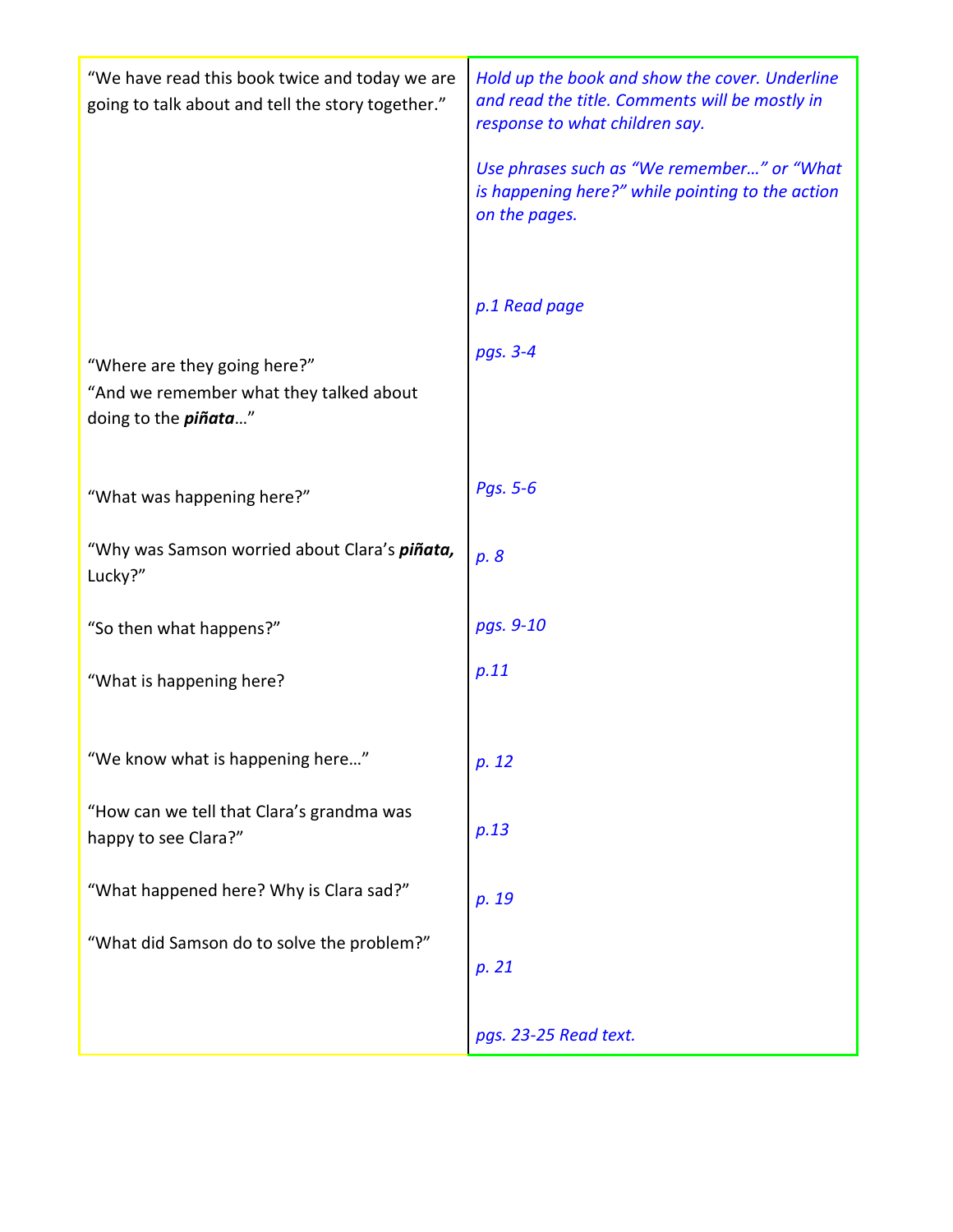### *Discussion Questions(s):*

- What do you think happened to Clara and Lucky after her birthday party was finished?
- How is Clara's birthday party similar to or different from Peter's birthday party in *A Letter to Amy*?
- In Clara's family they celebrate birthdays by having a party with a piñata. How does your family celebrate special occasions?

## *Fourth Read:*

Children will:

- Act out one or more scenes from the story
- Explore character motivations and emotions
- Recall main events from the story

With children, choose one scene to act out. Assign roles to children, or use a structure to ask for volunteers. As you read the corresponding pages from the story, children act out the scene and recite any dialogue.

### *Discussion Questions(s):*

- Clara didn't like the thundercloud piñata at first, but later she changed her mind. Why did she change her mind?
- How is Clara's changing her mind the same as or different from Peter's 'change of heart' in *Peter's Chair*?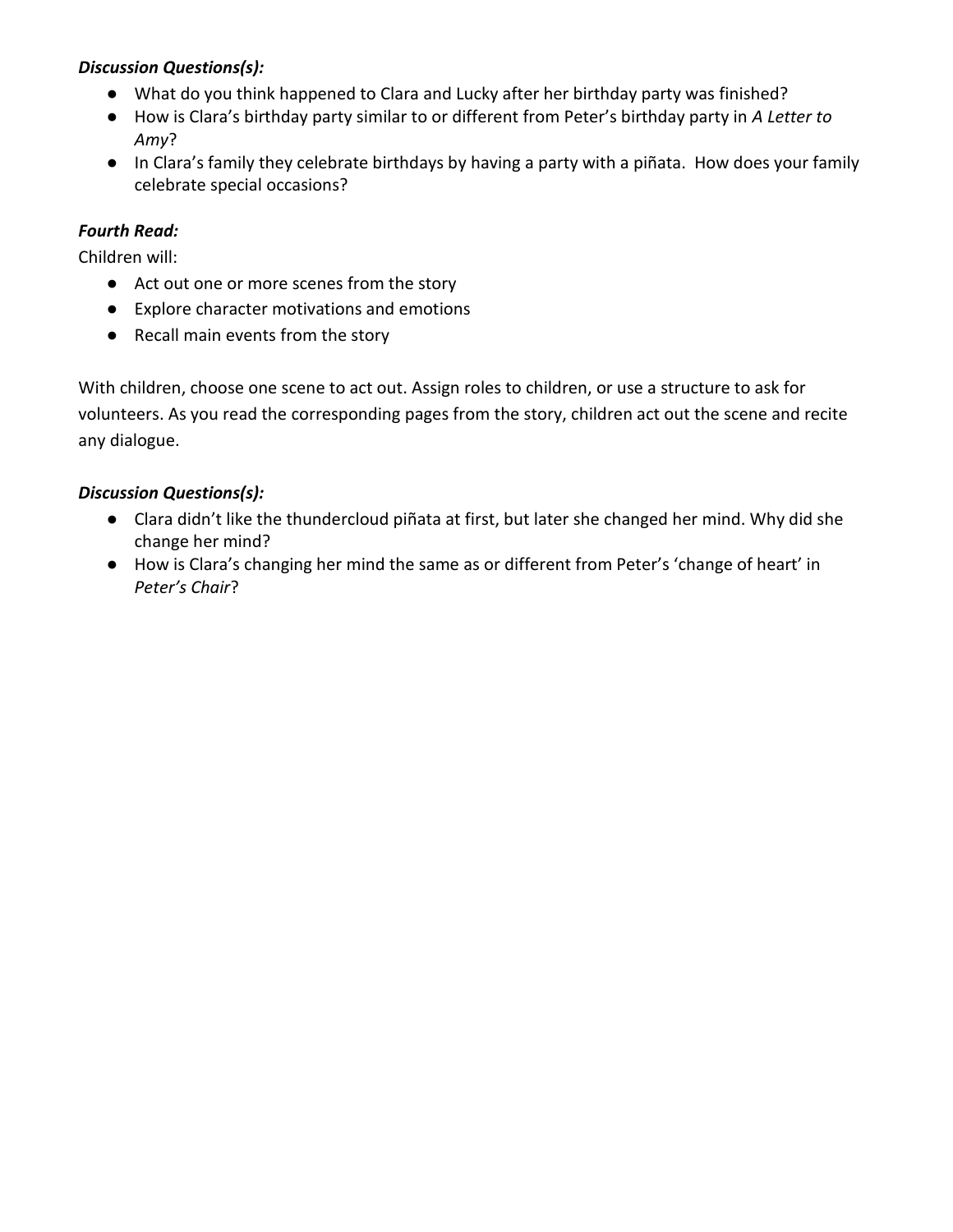| <b>Suggested Transition Activity</b>                                                                    | Literacy/Language Skills    |
|---------------------------------------------------------------------------------------------------------|-----------------------------|
| <b>First Read</b>                                                                                       | <b>Supported</b>            |
| Say: "I will dismiss you by the beginning sound in your name. I will use                                | <b>Direct</b>               |
| story words from Hooray, a Pinata!                                                                      | -beginning sounds           |
| "If your name starts with /l/ like Lucky, you may"                                                      | -vocabulary support         |
| "If your name starts with /k/ like Clara, you may"                                                      | <b>Indirect</b>             |
| "If your name starts with /p/ like pinata, you may"                                                     | -repeated exposure to well- |
| "If your name starts with /m/ like merry-go-round, you may "                                            | formed sentence             |
| Continue with beginning sounds with other story vocabulary words. Do<br>not show letters or name cards. |                             |

| <b>Suggested Transition Activity</b>                                                                                           | Literacy/Language Skills |
|--------------------------------------------------------------------------------------------------------------------------------|--------------------------|
| <b>Second Read</b>                                                                                                             | <b>Supported</b>         |
| Say: "I will dismiss you with the clapping game we played in SWPL. I will                                                      | <b>Direct</b>            |
| say a name, clap the parts in the name and say the name again."                                                                | Syllable segmentation    |
| *Invite children to clap the parts with you. Remember the focus is on<br>hearing the segmentation not the number of syllables. |                          |

| <b>Suggested Transition Activity</b>                                                                                                                                                                                                                                   | <b>Literacy/Language Skills</b>                             |
|------------------------------------------------------------------------------------------------------------------------------------------------------------------------------------------------------------------------------------------------------------------------|-------------------------------------------------------------|
| <b>Third Read</b>                                                                                                                                                                                                                                                      | <b>Supported</b>                                            |
| Say: "I am going to dismiss you in a different way today. When we say<br>the word piñata, we hear /p/ in the beginning. I'm going to use the $/p/$<br>sound in the beginning of all your names. So, for Hailey, I would say<br>Pailey, and Hailey could be dismissed." | <b>Direct</b><br>-phoneme substitution<br>-beginning sounds |